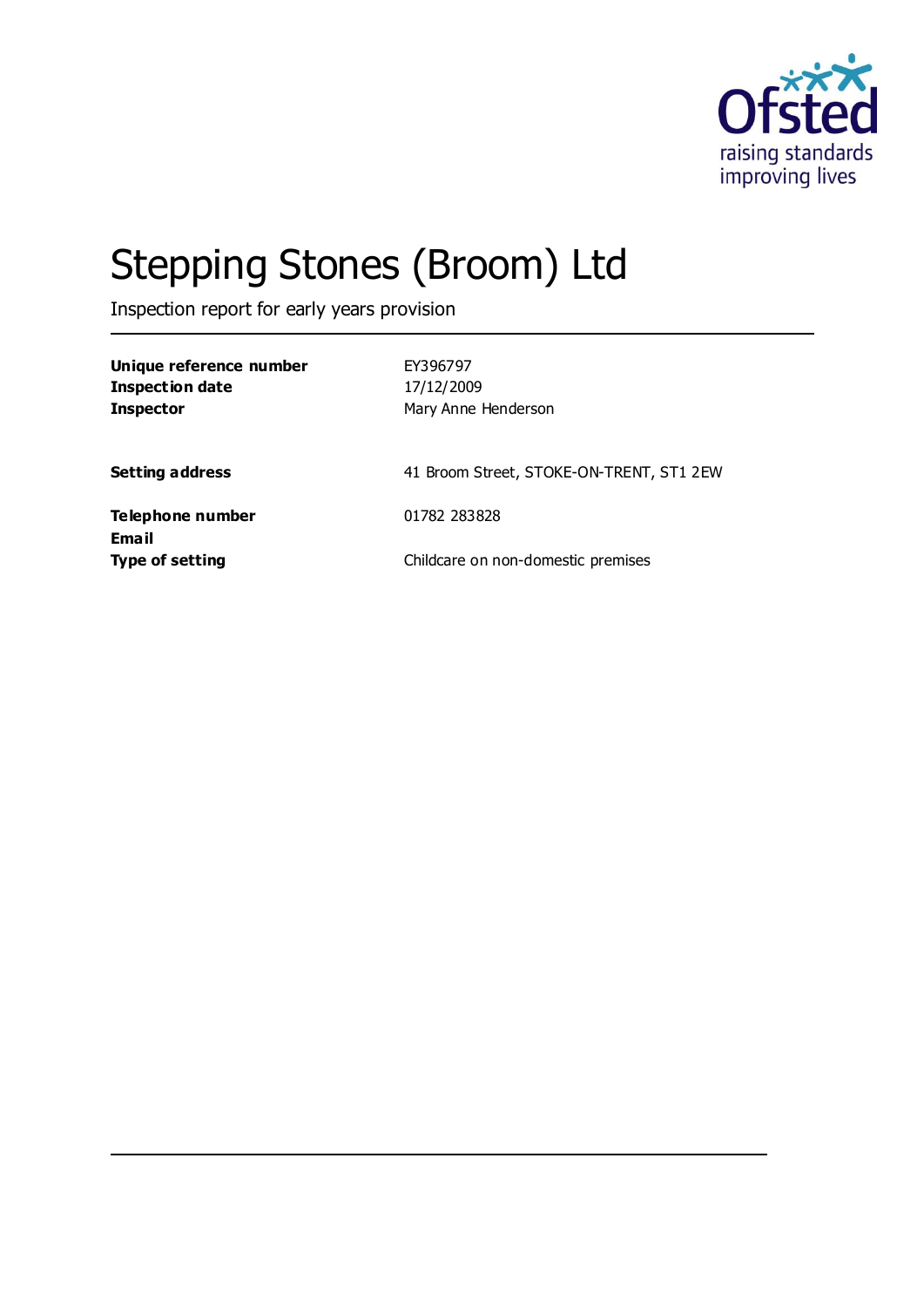The Office for Standards in Education, Children's Services and Skills (Ofsted) regulates and inspects to achieve excellence in the care of children and young people, and in education and skills for learners of all ages. It regulates and inspects childcare and children's social care, and inspects the Children and Family Court Advisory Support Service (Cafcass), schools, colleges, initial teacher training, work-based learning and skills training, adult and community learning, and education and training in prisons and other secure establishments. It rates council children's services, and inspects services for looked after children, safeguarding and child protection.

If you would like a copy of this document in a different format, such as large print or Braille, please telephone 0300 123 1231, or email enquiries@ofsted.gov.uk.

You may copy all or parts of this document for non-commercial educational purposes, as long as you give details of the source and date of publication and do not alter the information in any way.

Royal Exchange Buildings St Ann's Square Manchester M2 7LA

T: 0300 123 1231 Textphone: 0161 618 8524 E: enquiries@ofsted.gov.uk W: [www.ofsted.gov.uk](http://www.ofsted.gov.uk/)

© Crown copyright 2009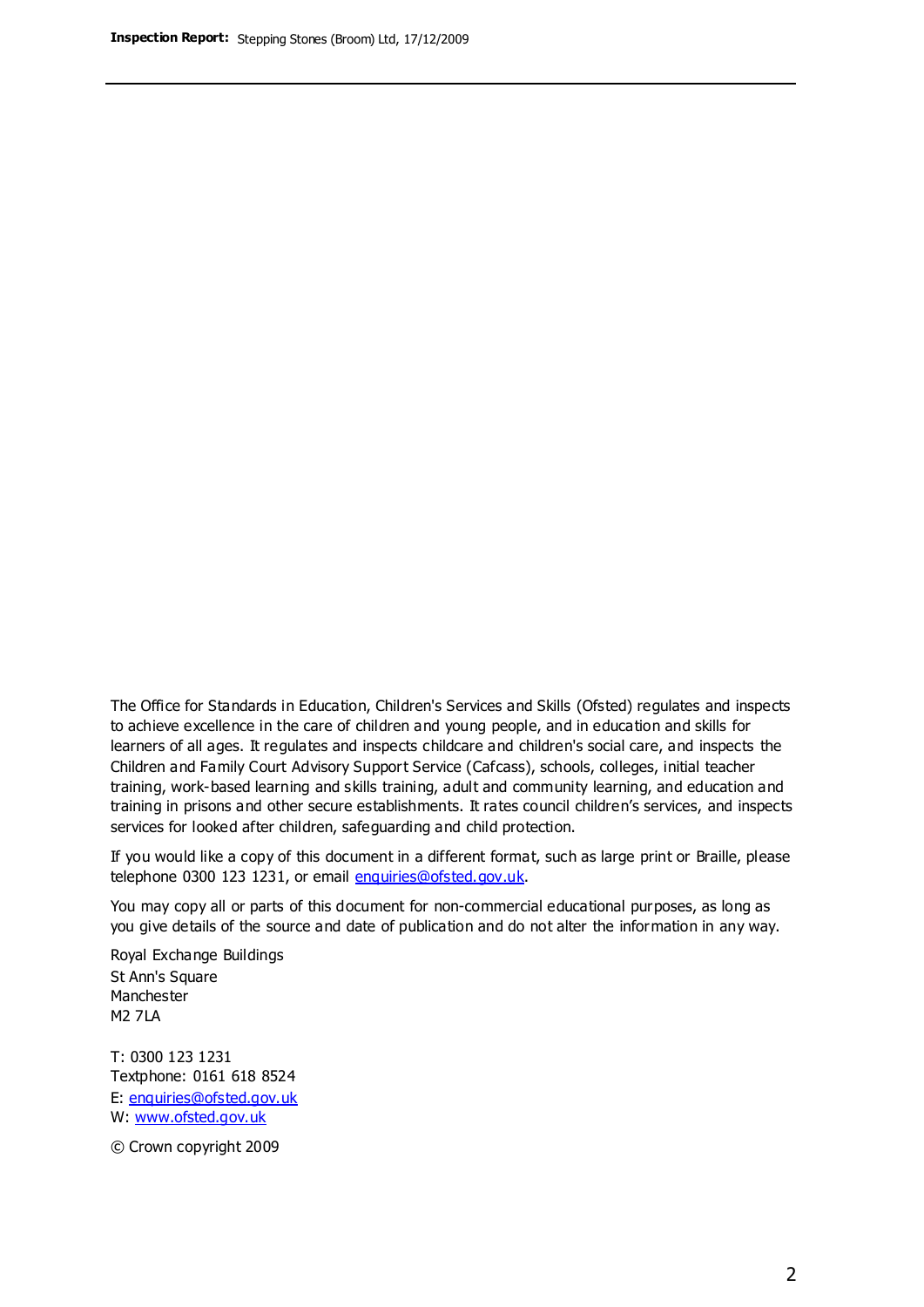## **Introduction**

This inspection was carried out by Ofsted under Sections 49 and 50 of the Childcare Act 2006 on the quality and standards of the registered early years provision. 'Early years provision' refers to provision regulated by Ofsted for children from birth to 31 August following their fifth birthday (the early years age group). The registered person must ensure that this provision complies with the statutory framework for children's learning, development and welfare, known as the *Early* Years Foundation Stage.

The provider must provide a copy of this report to all parents with children at the setting where reasonably practicable. The provider must provide a copy of the report to any other person who asks for one, but may charge a fee for this service (The Childcare (Inspection) Regulations 2008 regulations 9 and 10).

The setting also makes provision for children older than the early years age group which is registered on the voluntary and/or compulsory part(s) of the Childcare Register. This report does not include an evaluation of that provision, but a comment about compliance with the requirements of the Childcare Register is included in Annex B.

Please see our website for more information about each childcare provider. We publish inspection reports, conditions of registration and details of complaints we receive where we or the provider take action to meet the requirements of registration.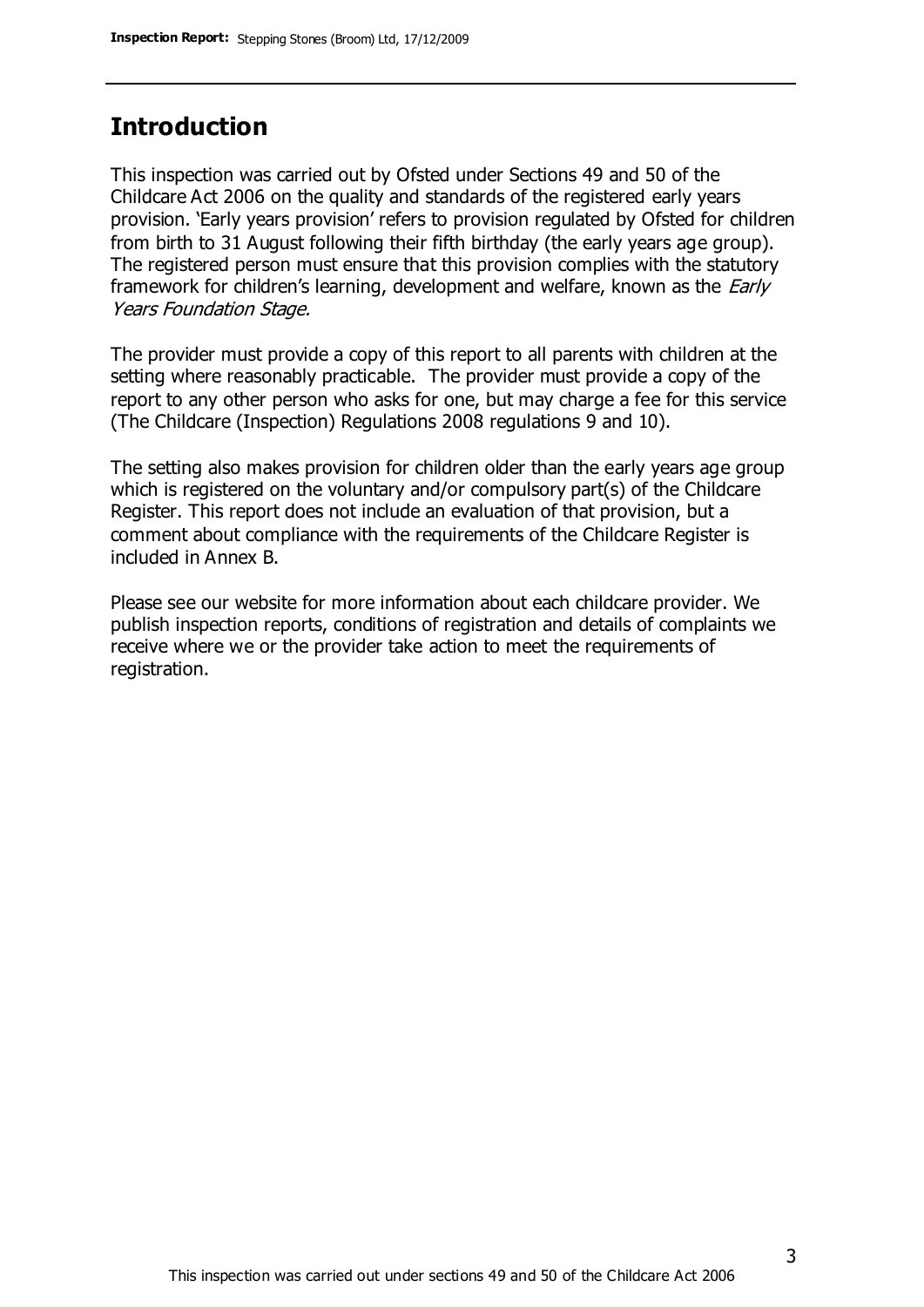# **Description of the setting**

Stepping Stones (Broom) registered in 2009 and operates from a single storey building in the centre of Hanley, Stoke-on-Trent. There is an enclosed outdoor play area adjacent. The nursery is open each weekday from 7.30am until 6.00pm all year round.

The setting is registered on the Early Years Register and the compulsory and voluntary parts of the Childcare Register. A maximum of 112 children from babies to under eight years old may attend the nursery at any one time. There are currently 65 children from babies to under five years old on roll. The nursery supports children with special educational needs and/or disabilities and children who speak English as an additional language.

The setting employs twelve members of staff. Of these, ten hold appropriate early years qualifications and two members of staff are working towards an early years qualification. The setting receives support from the local authority. They are members of the National Day Nurseries Association (NDNA).

## **The overall effectiveness of the early years provision**

Overall the quality of the provision is good.

The management and staff strive to foster positive relationships with the parents/carers and the children. They also liaise with other providers of the Early Years Foundation Stage (EYFS) to promote inclusion for all children. Indoor and outdoor areas provide a range of opportunities to extend children's learning across all areas of their development. Systems in place to evaluate the setting are effective and include ongoing input from the management, staff, parents and their children. However, the risk assessment systems with regard to minimising the risk of infection are not always fully effective at all times. The capacity to make further improvement is strong.

## **What steps need to be taken to improve provision further?**

To further improve the early years provision the registered person should:

- reveiw the risk assessment to include hygiene and minimising the risk of cross-infection, with regards to hand washing procedures
- extend activities and resources to help children become aware of, explore and question special educational needs and disability issues.

## **The effectiveness of leadership and management of the early years provision**

The leadership and management of the nursery is good. Staff are warm and caring towards the children and they are knowledgeable and work hard to ensure good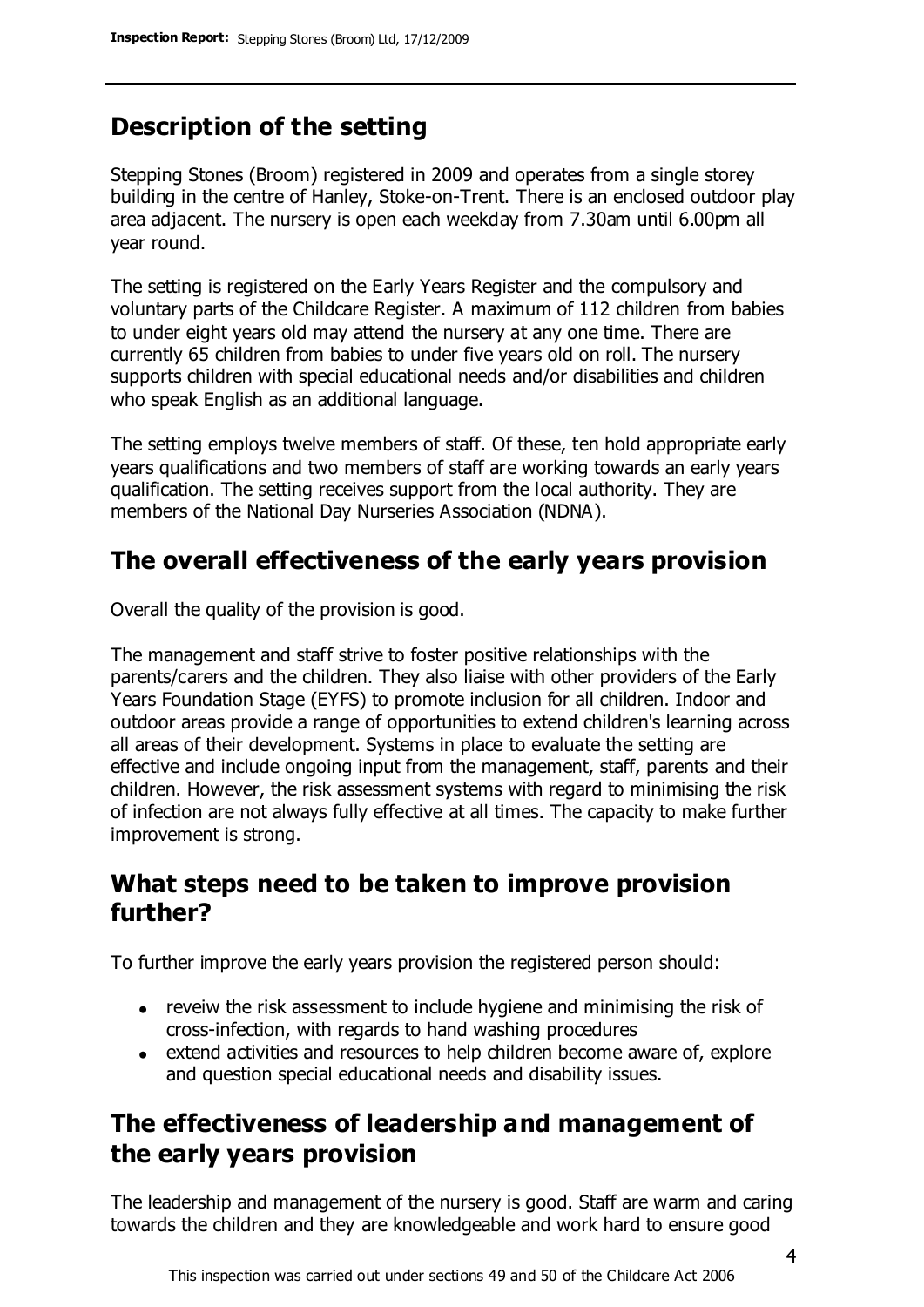outcomes for all children on roll. They also liaise closely with other providers of the Early Years Foundation Stage (EYFS) which ensures inclusion for all children on roll. The risk assessment procedures are good and include all outings involving the children which keeps them safe. However, the risk assessment systems do not always fully identify all risks to children's health with regard to cross-infection, for example washing children's hands after nappy changing. The children are effectively safeguarded and protected because all staff have a good understanding of the procedures to be followed. All staff are suitably checked and vetted.

The staff support children with special educational needs and/or disabilities and those children who speak English as an additional language. For example, they liase closely with parents and other professionals to ensure children's needs are fully identified and met. They also foster equality of opportunity ensuring all children are fully included at all times. The systems in place to self-evaluate ensures input from the management, staff, parents and their children. The nursery's capacity to make further improvement on an ongoing basis is very strong. Embedding ambition is a key focus of the management to ensure continually good outcomes for all children on roll.

Engagement with parents is good. The parents have free access to their child's learning and development files at all times which provides parents with ongoing information about their child's developmental progression. Daily verbal and written exchanges of information between the parents and the child's key worker ensures children's needs are fully met. The parents have free access to the policies of the setting at all times.

## **The quality and standards of the early years provision and outcomes for children**

Children find out about their environment, identifying features and noticing the natural world. They enjoy walks to the local forest park where they use the large wooden park equipment to extend their physical development and they notice the local wildlife, take photographs of what they see and talk about their findings with their peers back at the nursery. They also enjoy taking picnics with them and running around on the grass. The children are beginning to explore technology pushing buttons on battery operated toys and watching the lights flash. They also chat on play phones and use the tills during imaginary play times. Children say and use numbers in familiar contexts and they count and recognise numbers. For example older children enjoy singing counting rhymes and they count the girls and boys at the snack table. They also enjoy building with construction resources and they use puzzles to extend their problem solving skills.

Children explore colour, texture, shape and form in two and three dimensions. All ages enjoy messy play including moulding the dough with a range of tools and gluing and sticking glitter on to their Christmas cards and calendars. The children explore volume and concepts of empty and fill as they freely use the sand and water activities which are set out in their rooms to foster their independent learning. They also enjoy having visitors such as the music man who plays instruments and sings with the children. Other visitors include the library lady that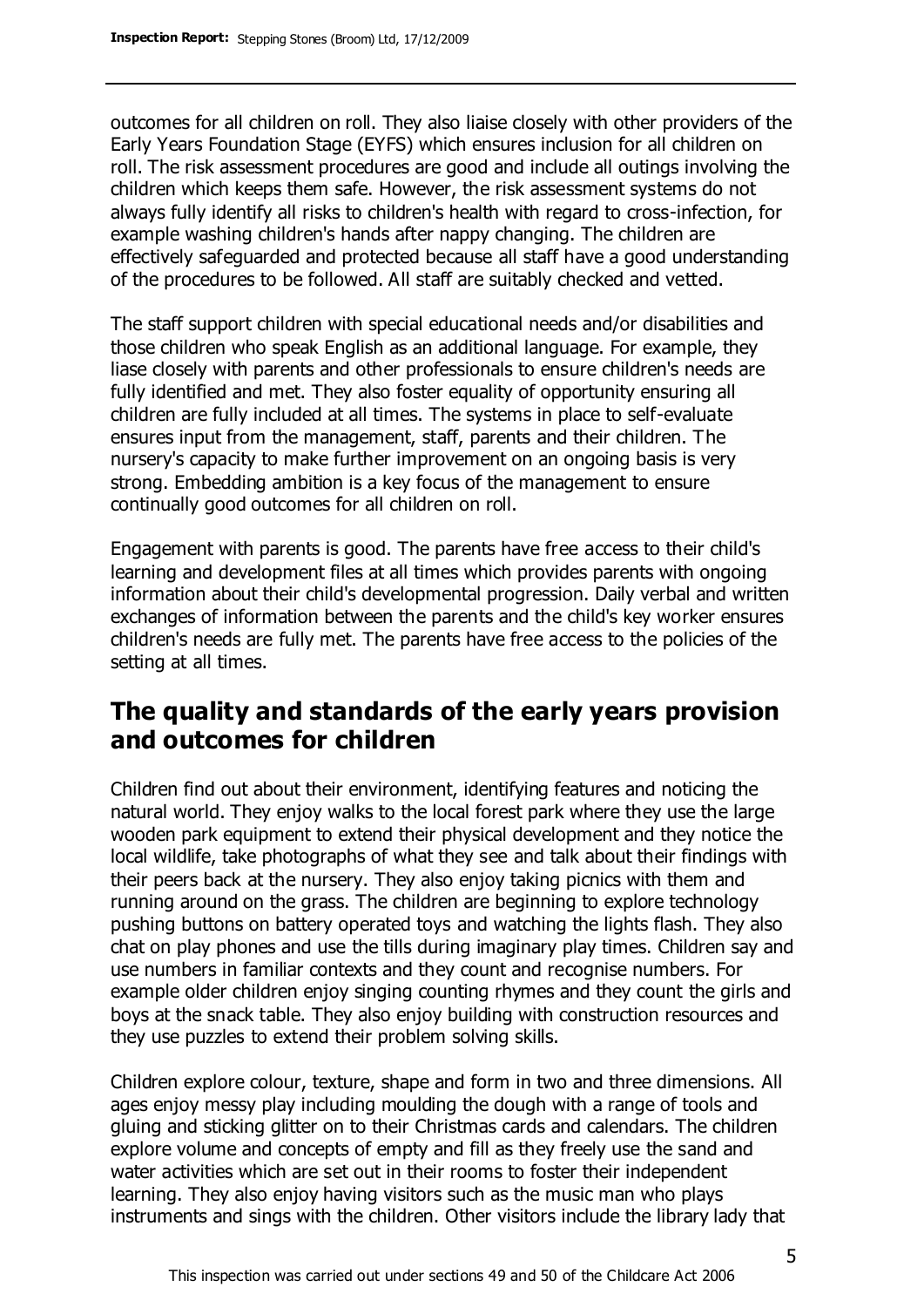visits the children and reads them stories.

The children are beginning to recognise the importance of keeping healthy and those things that contribute to this. The older children independently wash their hands after visiting the toilet and before they eat. All children are provided with a home cooked meal each day which includes meat and fish and fresh vegetables. They also enjoy a range of fruit for snack times. Children are beginning to move with control and use a range of equipment to develop their physical skills. For example, all children from babies to older children enjoy regular use of the outdoor play area. Here, they use a range of equipment to practise their climb and balance skills, ride trikes and run around in the fresh air with their peers. The children are beginning to learn about the importance of keeping themselves safe as they explore road safety through discussions and through outings with the staff. Children's understanding of safety is further fostered through regular fire evacuation practise. Older children show they feel safe within the setting as they ask questions and seek support from their key workers when they need it. They smile at each other, make gestures and have a high regard for their peers and their carers. Babies confidence is also growing. They have a good sense of feeling safe as they smile, babble and have fun. They are held by their key workers if they become upset to foster their sense of feeling safe. Children are developing their use of tools as they use paintbrushes, crayons and dough tools to promote their manipulative skills. Children's art work is displayed for them around their rooms which fosters their sense of belonging very well.

The children are beginning to understand that people have different needs, views, cultures and beliefs. They explore a range of festivals through arts and crafts. For example they make lanterns and talk about the festival of light during Ramadan and they eat a range of foods reflecting various cultures. They also play with a range of toys and resources that depict positive images of diversity such as dolls and small world people. However, activities and resources to reflect positive images of disabled people are more limited, thereby possibly compromising this area of their learning.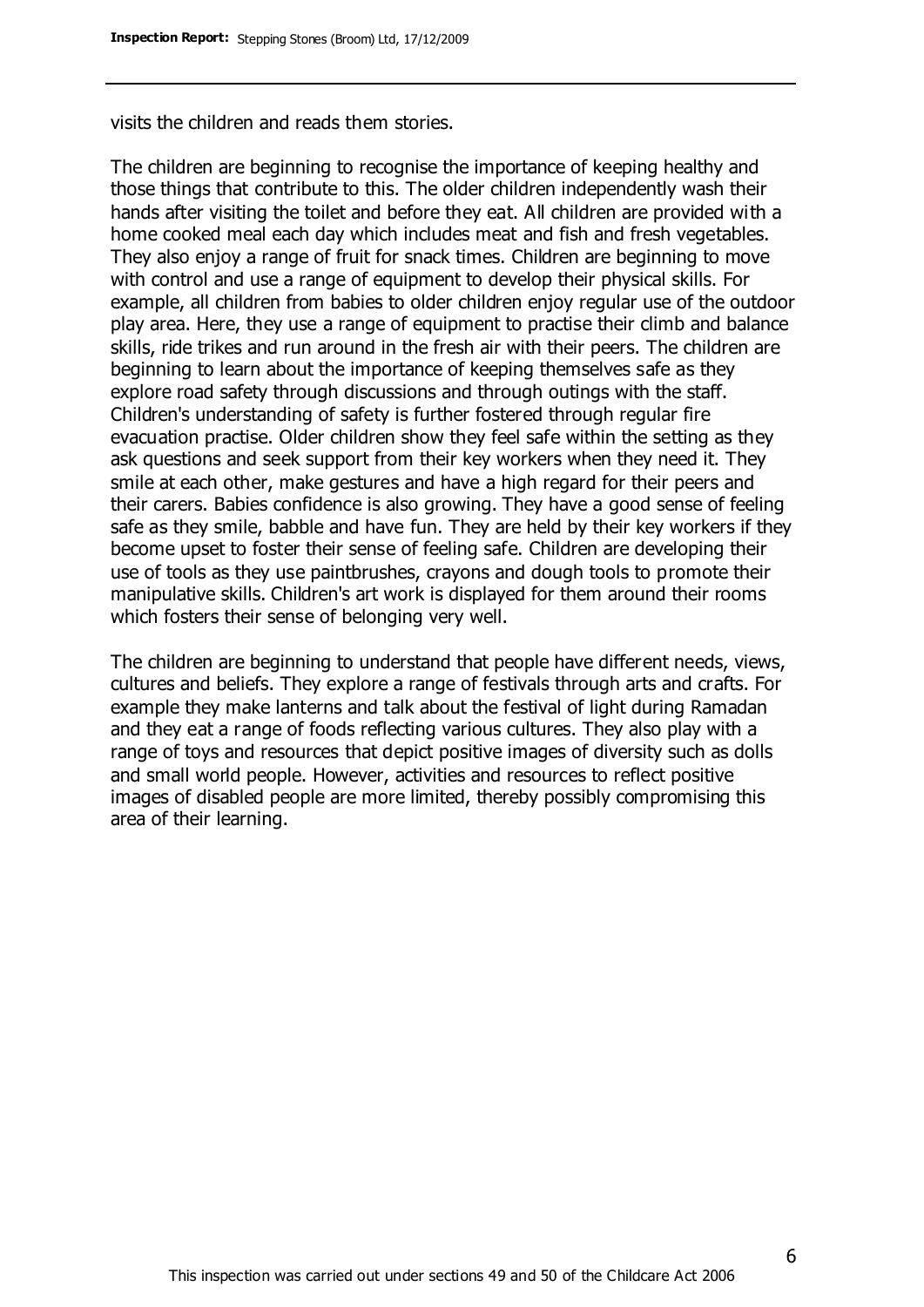# **Annex A: record of inspection judgements**

#### **The key inspection judgements and what they mean**

Grade 1 is Outstanding: this aspect of the provision is of exceptionally high quality Grade 2 is Good: this aspect of the provision is strong Grade 3 is Satisfactory: this aspect of the provision is sound Grade 4 is Inadequate: this aspect of the provision is not good enough

#### **The overall effectiveness of the early years provision**

| How well does the setting meet the needs of the<br>children in the Early Years Foundation Stage? |  |
|--------------------------------------------------------------------------------------------------|--|
| The capacity of the provision to maintain continuous                                             |  |
| improvement                                                                                      |  |

#### **The effectiveness of leadership and management of the early years provision**

| How effectively is the Early Years Foundation Stage led                                         |   |
|-------------------------------------------------------------------------------------------------|---|
| and managed?                                                                                    |   |
| The effectiveness of leadership and management in embedding<br>ambition and driving improvement |   |
|                                                                                                 |   |
| The effectiveness with which the setting deploys resources                                      |   |
| The effectiveness with which the setting promotes equality and                                  |   |
| diversity                                                                                       |   |
| The effectiveness of safeguarding                                                               | 2 |
| The effectiveness of the setting's self-evaluation, including the                               | 2 |
| steps taken to promote improvement                                                              |   |
| The effectiveness of partnerships                                                               |   |
| The effectiveness of the setting's engagement with parents and                                  |   |
| carers                                                                                          |   |

#### **The quality of the provision in the Early Years Foundation Stage**

The quality of the provision in the Early Years Foundation Stage  $\vert$  2

### **Outcomes for children in the Early Years Foundation Stage**

| <b>Outcomes for children in the Early Years Foundation</b>    |  |
|---------------------------------------------------------------|--|
| <b>Stage</b>                                                  |  |
| The extent to which children achieve and enjoy their learning |  |
| The extent to which children feel safe                        |  |
| The extent to which children adopt healthy lifestyles         |  |
| The extent to which children make a positive contribution     |  |
| The extent to which children develop skills for the future    |  |

Any complaints about the inspection or report should be made following the procedures set out in the guidance available from Ofsted's website: www.ofsted.gov.uk